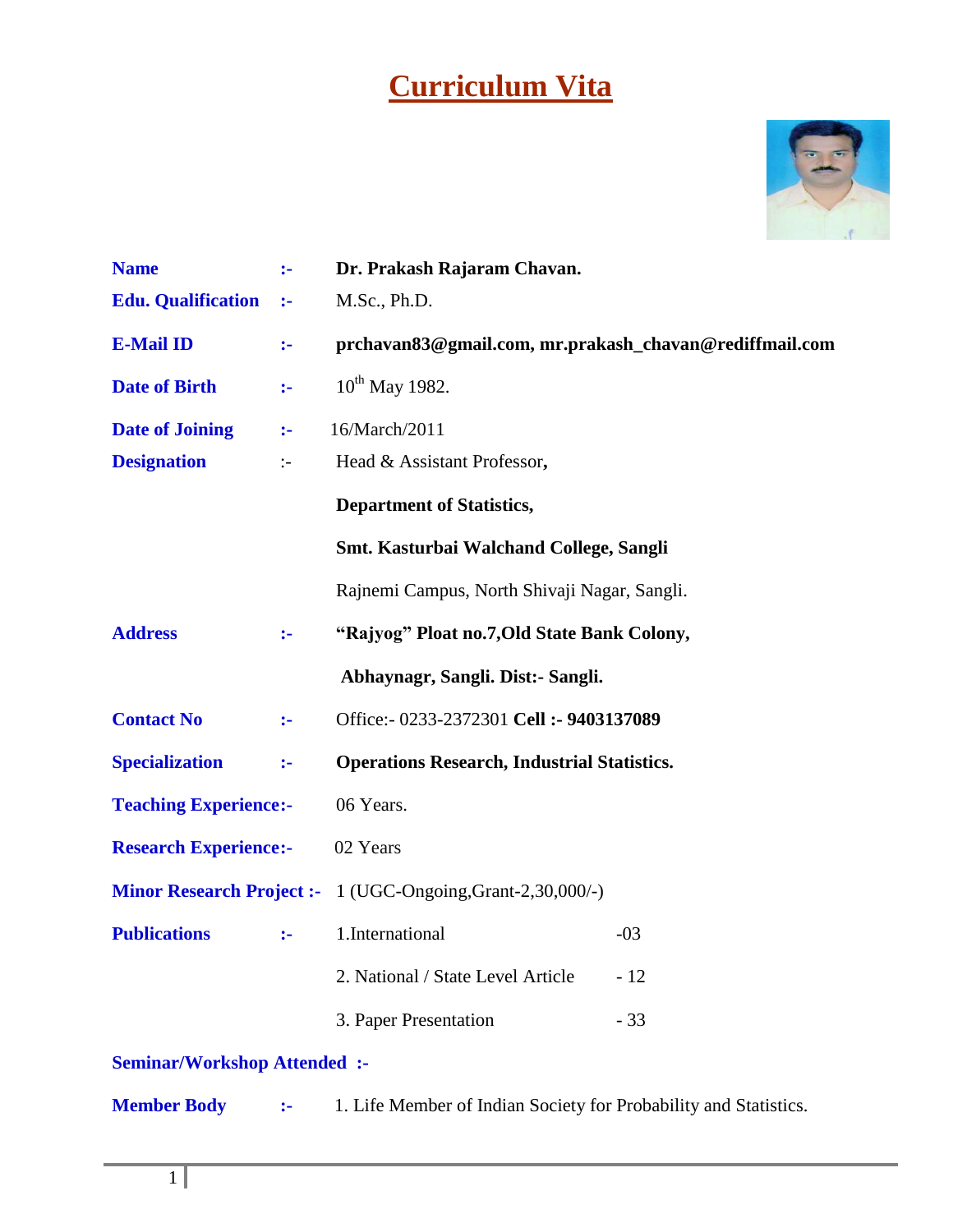#### **Major Achievement:-**

- 1. Gold medal in M.Sc.(Statistics).
- 2. Sardar Dilipsing Prize for Secured Highest number of Marks in M.Sc.(Statistics).
- 3. Secured first prize in Statistics Seminar Competition On the Occasion of National Statistics Day-June 2007 Organized by Dr. Babasaheb Ambedkar Marathawada University, Aurangabad.

#### **Technical Qualification:-**

- 1. **Operating System**: Windows.
- 2. **Software Tools Used**: Minitab, SPSS, R
- 3. **Language** : C
- 4. **Office Packages**: Certificate Course in Information Technology (CCIT)

#### **Academic Project Experience:-**

**M.Sc. Project Title :** Reliability analysis of two Wheeler Motorcycle. **Objective :** To find the reliability of various models of different motorcycles.

#### **Visiting Lecturer:-**

From last four years worked as visiting statistics lecturer at Department of Biotechnology for B.Sc. and M.Sc. Biotech course.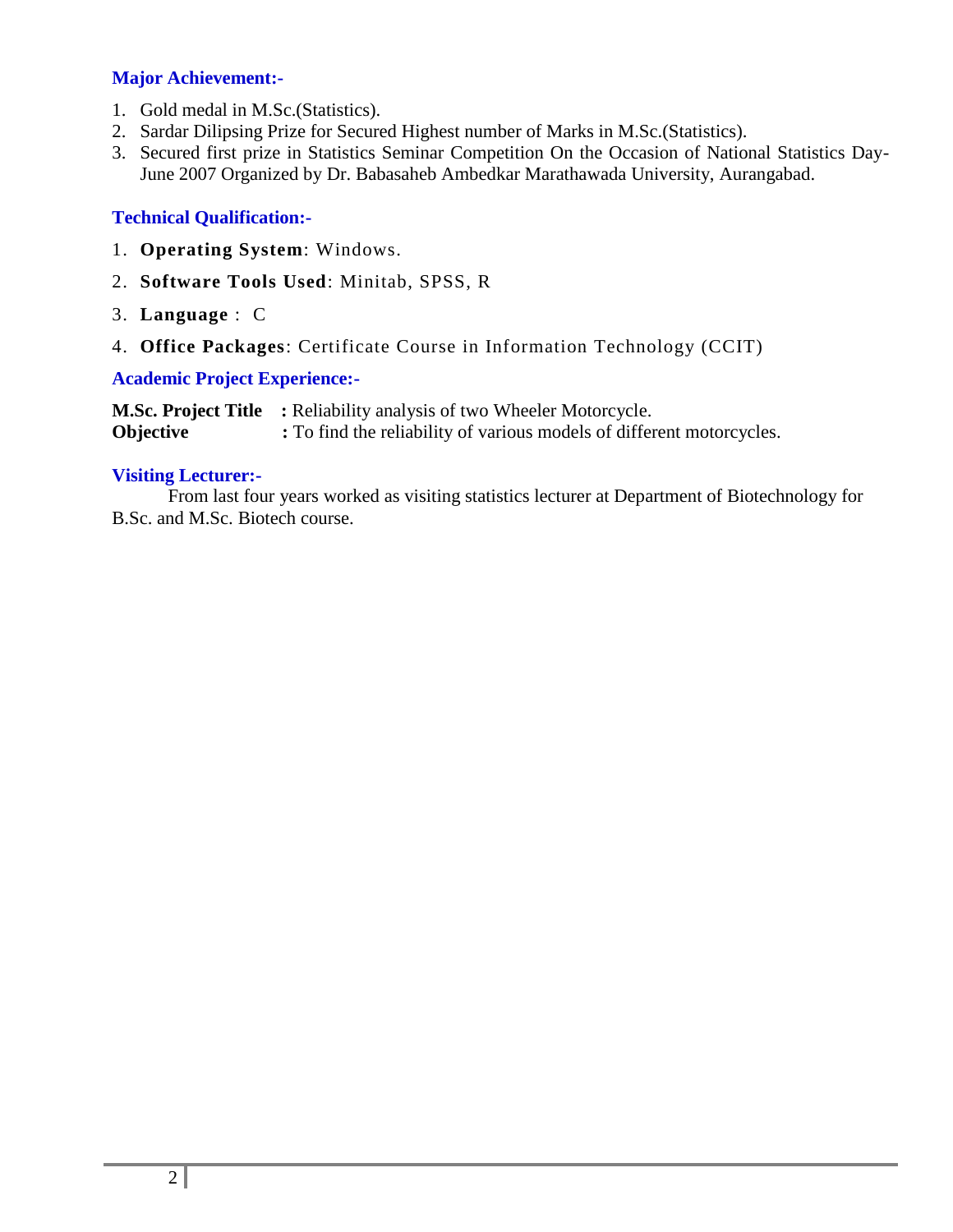# **Profile of Research Work**

### **- Dr.P.R.Chavan**

 *Department of Statistics Smt. K. W. College, Sangli*

# **Smt. Kasturbai Walchand College, Sangli**

**Dr. Prakash Rajaram Chavan** (Born 1982) is working as **Head & Assistant Professor, Department of Statistics, at Smt. Kasturbai Walchand College, Sangli.**

He has 06 years teaching experience for U.G., 04 year teaching experience for P.G. (M.Sc-Bio-Technology) and 09 years Research experience in statistics subject. He guided more than 10 S.Y.Bsc students for University Project Work. He has presented **33** Research Papers in National, International and Regional Seminars, Conferences and Workshops. **15** Articles have been published in various National and International Journals in Applied Statistics, Industrial Statistics, Decision Theory and various Topics.

He has completed his Ph. D Research work on study on **"Replacements Models using fuzzy set theory"**. He has one ongoing Minor Research Project Funded by UGC New Delhi.

Minor Research Project on **"Study on estimation of price variability and risk management in agriculture sector for social and financial security of farmers in drought prone region of western Maharashtra"** sanctioned by UGC New Delhi and getting financial assistance of Rs. 2, 30,000/- for this project.

Worked as subject expert in University selection committee at college level also worked as Local selection committee of LES at Smt.K.W.C.Sangli, for B.C.A and Biotechnology Departments statistics faculty selection. Participated and Present Paper in various national and International Seminar and conferences during 2011-2016.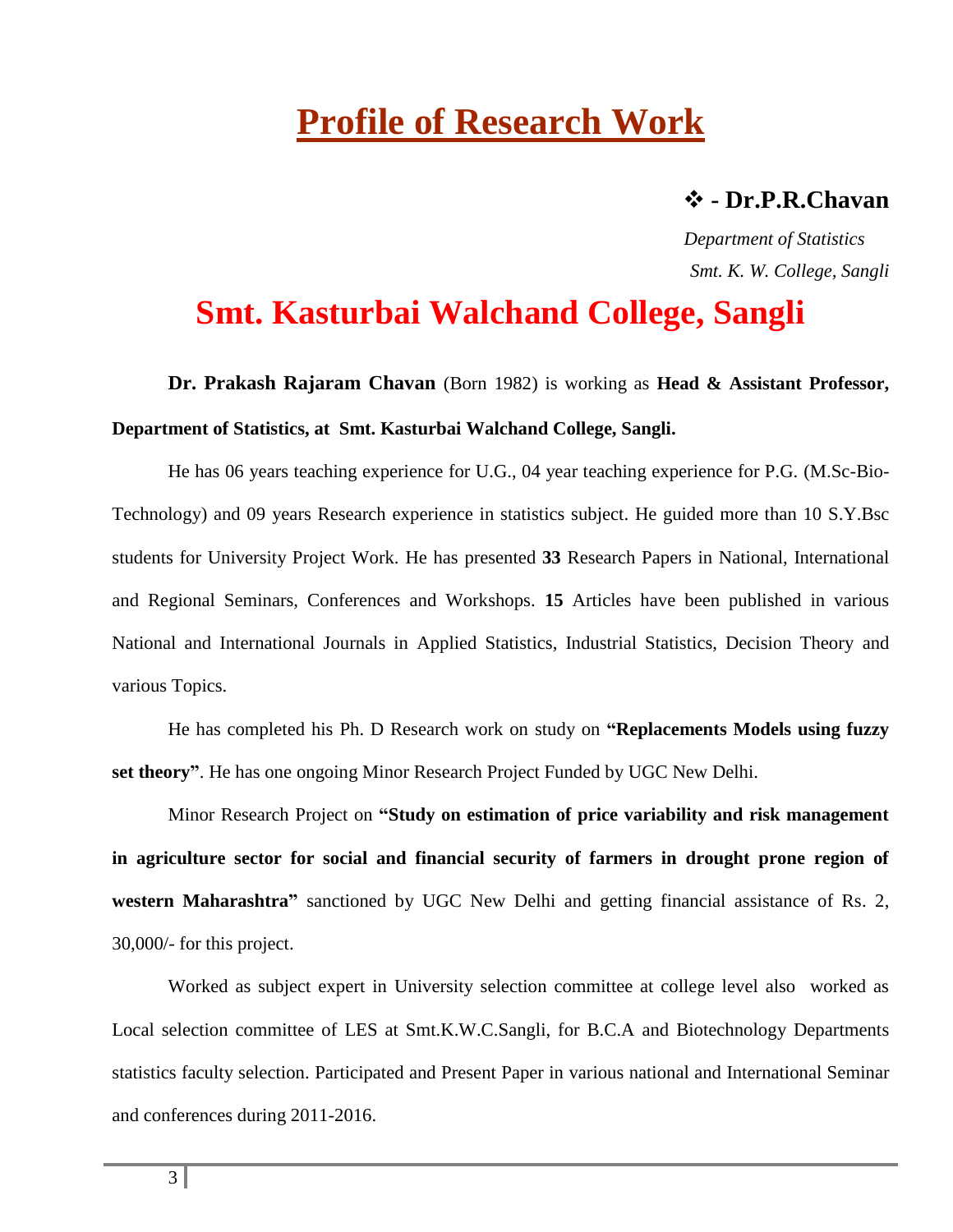# **Academic Performance 2010-11**

## **- Dr.P.R.Chavan**

*Department of Statistics* 

 *Smt. K. W. College, Sangli*

#### **RESEARCH PUBLICATIONS:-**

| Sr.No                 | Title with page Nos.                       | Journal                                    | ISSN No.  |
|-----------------------|--------------------------------------------|--------------------------------------------|-----------|
|                       | <b>Reliability Analysis for Components</b> | <b>Advances in Computational</b>           | ISSN:     |
|                       | Using Fuzzy Membership Functions,          | Research                                   | 0975-3273 |
|                       | Dec 2009                                   |                                            |           |
| $\mathcal{D}_{\cdot}$ | Fuzzy Present worth Approximation of       | International Journal of                   | ISSN:     |
|                       | Cash Flow in Replacement Analysis          | Commerce & Business                        | 0974-     |
|                       |                                            | Management                                 | 2646.     |
| 3                     | Use of Fuzzy Multiple Criteria Decision    | <b>International Journal of Statistics</b> | ISSN:     |
|                       | Making Method in Replacement               | and System                                 | 0973-2675 |
|                       | Problem                                    |                                            |           |
| $\overline{4}$        | Equipment Replacement analysis Using       | International Journal of                   | ISSN:     |
|                       | Fuzzy Linguistic Theory, Vol. 6, No. 1,    | <b>Agriculture and Statistical</b>         | 0973-1903 |
|                       | 2010                                       | <b>Sciences</b>                            |           |

### **Papers presented in Conferences, Seminars, Workshops, Symposia**

| Sr.No.         | Title of the paper presented         | Organized by                                                        |                 |
|----------------|--------------------------------------|---------------------------------------------------------------------|-----------------|
|                |                                      |                                                                     | Level           |
|                | Replacement Analysis using Fuzzy set | $2nd - 3rd$ Feb 2009, PES College                                   | state           |
|                | theory                               | of Engineering, Aurangabad (MS)                                     |                 |
|                |                                      | India                                                               |                 |
| $\overline{2}$ | Analysis for Components Using Fuzzy  | $30^{th}$ Dec 09 – 2nd Jan 2010,                                    | <b>National</b> |
|                | <b>Membership Functions</b>          | University of Hyderabad,                                            |                 |
|                |                                      | Hyderabad.                                                          |                 |
| 3              | Use of Fuzzy Multiple Criteria       | $\overline{\text{on }4\text{th}} - 8^{\text{th}}$ Jan 2010, Dept of | National        |
|                | Decision Making Method in            | Statistics, Andhra University,                                      |                 |
|                | <b>Replacement Problem</b>           | Visakhapatnam.                                                      |                 |

\* Worked as senior supervisor for Shivaji university examinations conducted at Mar/April-2011

- 1. Member of Shivaji University Teachers Association (SUTA),
- 2. Member of Shivaji University Statistical Teachers Association (SUSTA)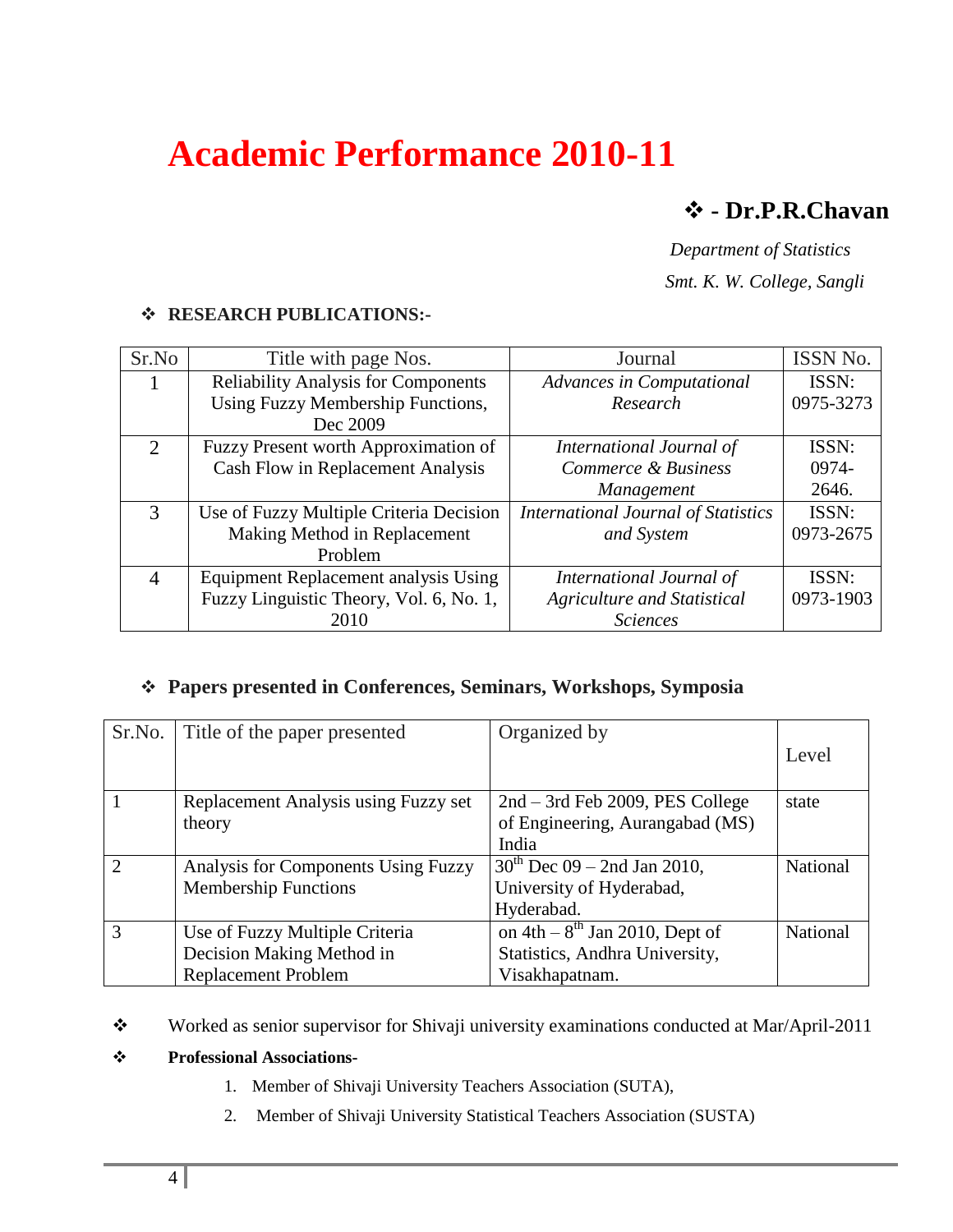| Sr.No.           | Title of the Conf/Seminar/Work                                                                                      | Organized by                                                                            | Level         |
|------------------|---------------------------------------------------------------------------------------------------------------------|-----------------------------------------------------------------------------------------|---------------|
| $\mathbf{1}$     | Conference on theory and practice on O.R.<br>in IT & Supply change Management in<br>2007                            | Thaigarajar College of<br>Madurai<br>Engg,<br>(Tamilnadu)<br>IIS,<br>$\&$<br>Bangalore. | National      |
| $\overline{2}$   | National level workshop on Recent Trends<br>in Statistics in Dec 2007                                               | Modern College, Pune.                                                                   | National      |
| 3                | Conference on Developments in UG $& PG$<br>Mathematics with applications in various<br>fields in 2009               | PES, College of Engg,<br>Aurangabad.                                                    | <b>State</b>  |
| $\overline{4}$ . | S E R C School (DST Sponsored) on<br>multivariate and matrix variable calculus &<br><b>Statistical distribution</b> | Pala Campus. (Kerala                                                                    | National      |
| 5.               | on Frontiers of interface Between Statistics<br>and Sciences in 2010                                                | University of Hydrabad                                                                  | National      |
| 6.               | <b>Statistics, Probability Operations Research,</b><br>Computer Science and allied areas in Jan<br>2010             | of<br>Statistics,<br>Dept<br>Andhra<br>University,<br>Visakhapatnam.                    | International |
| 7.               | Design of Statistical experiments and<br>applications (UGC Sponsored) on Feb<br>2010                                | Dept of Statistics, Shivaji<br>University, Kolhapur                                     | National      |

### **Conferences, Seminars, Workshops, Symposia Attended-**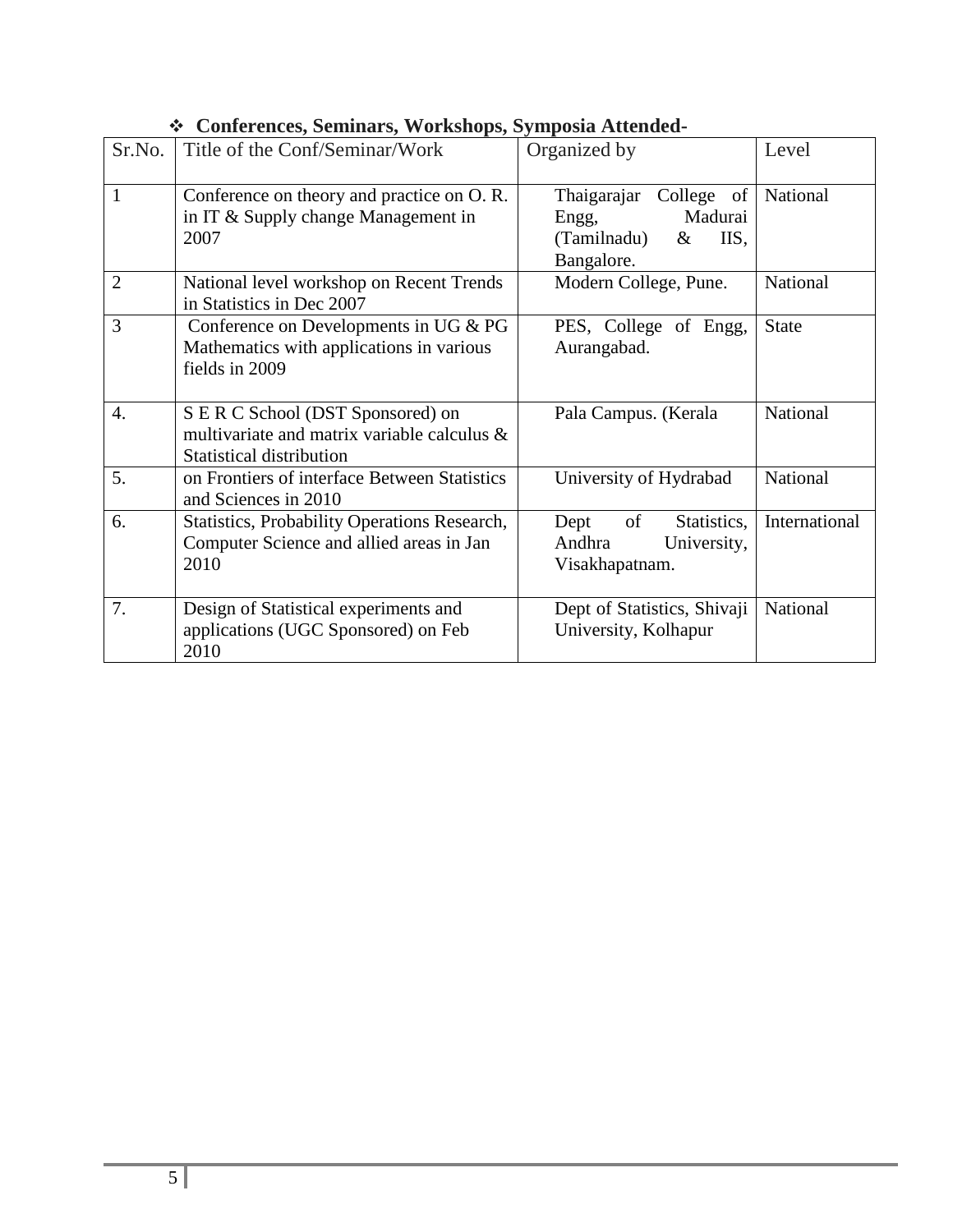# 3. **Academic Performance 2011-12**

## **Dr.P.R.Chavan**

*Department of Statistics, Smt. K. W. College, Sangli*

 **Member of Organizing Committee** of "Recent Trends In Mathematics & It's Applications and Students Carnival(RTIMIASC)-2012, Organized by Smt. Kasturbai Walchand College, Sangli, on 10<sup>th</sup> & 11<sup>th</sup> Feb-2012".

| Sr. No.                     | Type of Examination                       | <b>Dates</b>                 |
|-----------------------------|-------------------------------------------|------------------------------|
|                             | Senior Supervisor                         | 7/05/2012 to 19/05/2012      |
| $\mathcal{D}_{\mathcal{L}}$ | Practical Examiner for B.Sc.-II           | 24/03/2012 to 30/03/12       |
| 3                           | Practical Examiner for B.Sc.-I            | $02/04/2012$ to $08/04/2012$ |
| 4                           | Junior Supervisor                         | 28,30,03,07/04/2012 Etc.     |
| 5                           | Practical Examiner for B.Sc.-I (Bio-Tech) | 25/04/2012 to 27/04/2012     |

### **Examination duties**

#### **Papers presented in Conferences, Seminars, Workshops, Symposia**

| Sr.No.                   | Title of the paper presented        | Title of               | Organized by         | level         |
|--------------------------|-------------------------------------|------------------------|----------------------|---------------|
|                          |                                     | Conference /           |                      |               |
|                          |                                     | Seminar                |                      |               |
| 1                        | Fuzzy Rep. Pol. for Comp. in        | Stat, Prob &           | Dept. Of Stat.       | International |
|                          | System                              | Related Area           | Cochin Uni.          |               |
|                          |                                     |                        | Cochin               |               |
| $\overline{2}$           | Rep. Ana. Using Fuzzy Ling.         | Contemporary           | <b>ISI Kolkata</b>   | International |
|                          | Theory                              | Issues $&$             |                      |               |
|                          |                                     | Applications of        |                      |               |
|                          |                                     | <b>Stat</b>            |                      |               |
| 3                        | Economics of Turmeric prices        | <b>INDIA</b>           | G.A.College,         | National      |
|                          |                                     | <b>VISION-2020</b>     | Sangli               |               |
| $\overline{\mathcal{A}}$ | Expenditure on Indian Higher        | <b>Quality Gaps In</b> | G.A.College,         | National      |
|                          |                                     | Higher                 | Sangli               |               |
|                          |                                     | Education              |                      |               |
| 5                        | Fuzzy MCDM Method in                | Interface              | Dept. Of Stat,       | National      |
|                          | Optimal                             | Between Stat &         | Dr.B.A.M.Uni,        |               |
|                          |                                     | other Sci              | Aurangabad           |               |
| 6                        | Application of Statistics in social | <b>Recent Trends</b>   | Dept. Of statistics, | National      |
|                          | & financial field                   | In Statistics          | Dr.Patangrao         |               |
|                          |                                     |                        | Kadam College,       |               |
|                          |                                     |                        | Sangli               |               |
|                          |                                     |                        |                      |               |
|                          |                                     |                        |                      |               |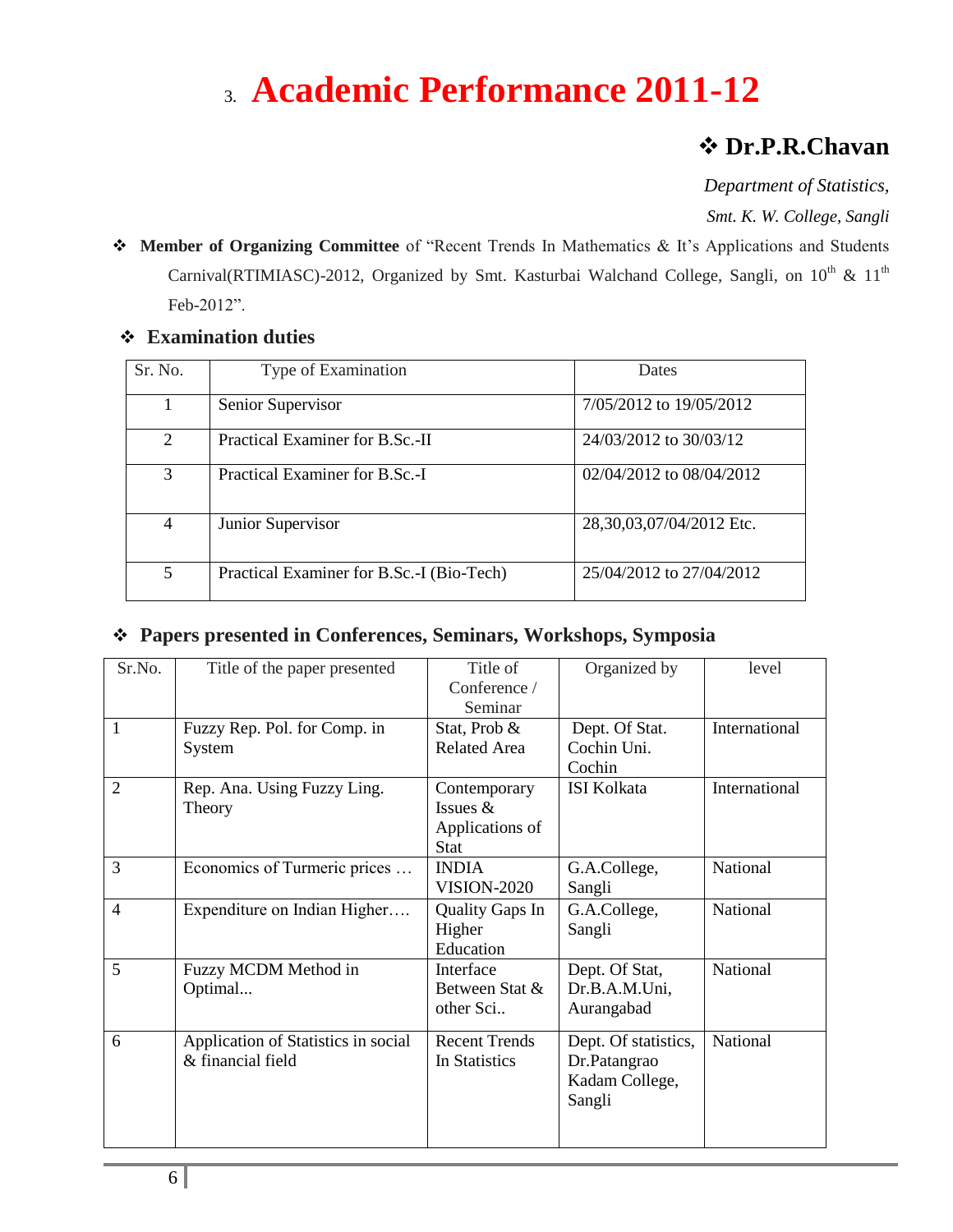# **Academic Performance 2012-13**

## **Dr.P.R.Chavan**

 *Department of Statistics, Smt. K. W. College, Sangli* 

### **Examination duties**

| Sr.No.         | Type of Examination                       | Date                      |
|----------------|-------------------------------------------|---------------------------|
|                | CAP Director (for B.A Exam)               | (23/10/2012) Oct/Nov-2012 |
| 2              | Practical Examiner for B.Sc.-II(External) | Mar/April-2013            |
| 3              | Practical Examiner for B.Sc.-I            | Mar/April-2013            |
| $\overline{A}$ | Theory Examiner for B.Sc.-I               | Mar/April-2013            |
| 5              | continuous assessment work as allotted    | 2012-13                   |
| 5              | Practical Examiner for B.Sc.-I (Bio-Tech) | Mar/April-2013            |

#### **Committee Member:-**

| Sr. | <b>Short Description</b>                                                            |
|-----|-------------------------------------------------------------------------------------|
| No. |                                                                                     |
|     | <b>Member of Execution Committee</b> of "Inspire Internship-2012" Science           |
|     | Camp for Jr.college Students for Sangli-Kolhapur region", Funded by Govt.           |
|     | of India, DST, New Delhi, Organized by Smt. K.W.College, Sangli, on1st              |
|     | Aug- $5^{th}$ Aug-2012".                                                            |
|     |                                                                                     |
|     | Member of Organizing Committee of "National Seminar on Recent                       |
|     | advances in life sciences with special references to Biotechnology, funded by       |
|     | UGC Delhi, Organized by Smt. K.W.College, Sangli, on $3^{rd}$ & $4^{th}$ Jan-2013". |

#### **RESEARCH, PUBLICATIONS**

| Sr.No         | Title with page Nos.                                                                    | Journal                                                              | <b>ISSN/ISBN</b><br>No. |
|---------------|-----------------------------------------------------------------------------------------|----------------------------------------------------------------------|-------------------------|
|               | Economics of turmeric price with<br>respect to time series<br>$46-50$                   | Golden Research Thoughts<br>Vol-02, Issue-.4, Oct-2012               | 2231-5063               |
| $\mathcal{D}$ | Sensory Evaluation of the selected<br>milk products using fuzzy set theory<br>$(49-54)$ | <b>Indian Streams Research Journal</b><br>Vol-02, Issue-.9, Oct-2012 | 2230-7850               |
| $\mathcal{R}$ | <b>Brest Cancer: Causes &amp; Treatments</b><br>$(69-70)$                               | <b>Golden Research Thoughts</b>                                      | 2231-5063               |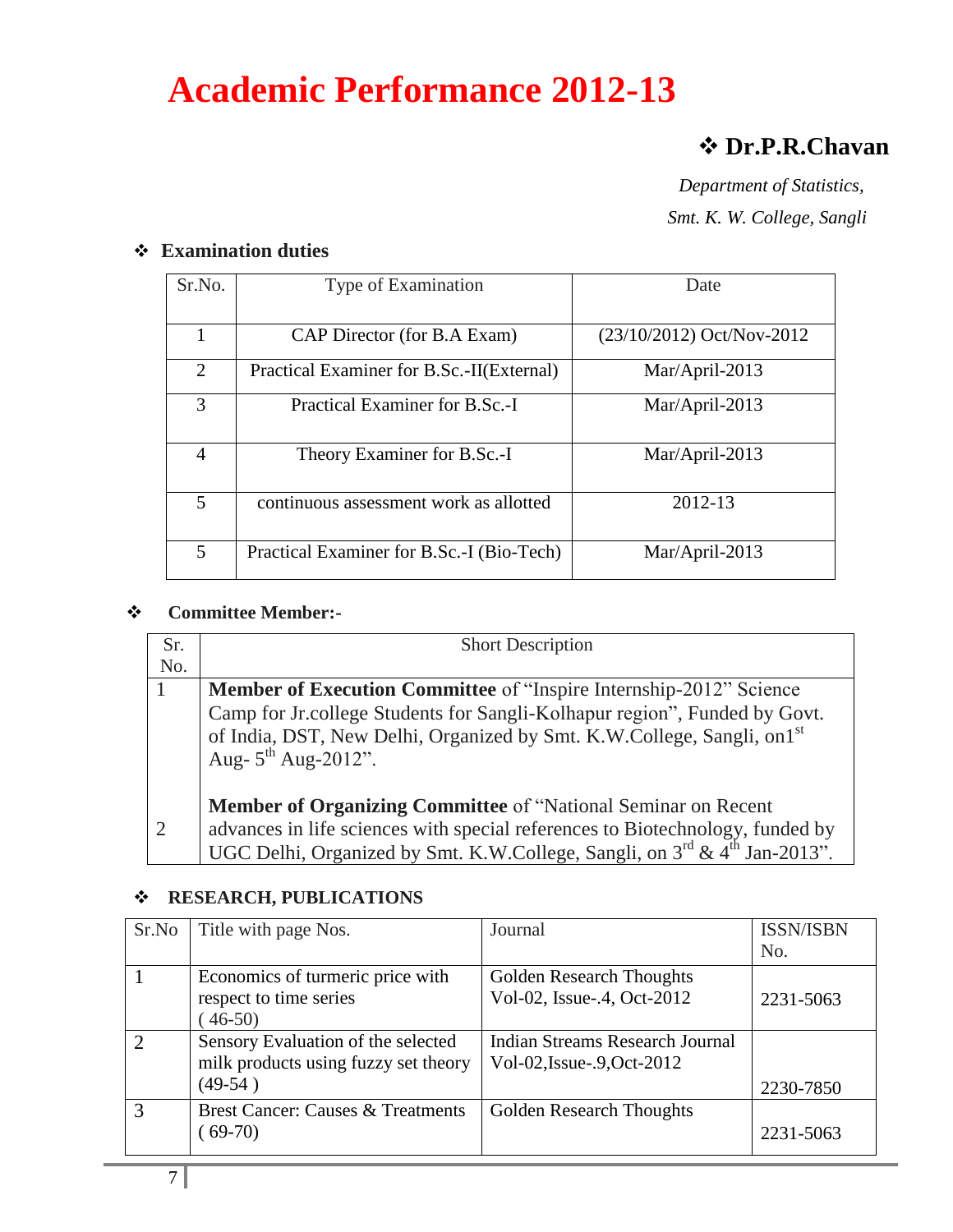| $\overline{4}$ | Use of fuzzy set theory for land    | UGC-State level seminar on                   |
|----------------|-------------------------------------|----------------------------------------------|
|                | fertility                           | Changing Agr. Land use                       |
|                |                                     | Pattern, on 8 <sup>th</sup> Sep-2012, Org.by |
|                |                                     | P.K.C, Sangli (Seminar Journal)              |
|                | Statistical study on Rainfall & the | UGC-State level seminar on Rain              |
|                | impact of rainwater harvesting on   | water Harvesting,                            |
|                | farming economy                     | On $24^{th}$ Jan-2013, Org.by                |
|                |                                     | P.K.C, Sangli (Seminar Journal)              |

## **Papers published in Conference Proceedings without ISSN/ISBN-**

| Sr. No. | Title with Page Nos.                                                                            | Details of the conference<br>publication/Journal                                                                                                                  |
|---------|-------------------------------------------------------------------------------------------------|-------------------------------------------------------------------------------------------------------------------------------------------------------------------|
|         | Use of Fuzzy M.C.D.M. Method in<br>optimal maintenance strategy selection<br>(Page No. 230-233) | National Seminar on Recent trends in<br>Comp.Sci & App.& Comp.Math, on 21-22<br>Dec-2012, Organised by Indra college of<br>Comm&Sci,Pune                          |
| ⌒       | Sensory Evaluation of the selected milk<br>products using fuzzy set theory                      | UGC sponsored, 2-Days National seminar on<br>"New challenges before the Indian dairy<br>industry" on 10-11-Aug-2012.Organised by<br>G.A.College of Comm., Sangli. |

## **Papers presented in Conferences, Seminars, Workshops, Symposia:-**

| Sr.No          | Title of the                   | Title of                         | Organized      | level           |
|----------------|--------------------------------|----------------------------------|----------------|-----------------|
|                | paper                          | Conference /                     | by             |                 |
|                | presented                      | Seminar                          |                |                 |
| $\mathbf{1}$   | <b>Efficient Maintenance</b>   | Recent Developments in O.R.      | Dept. Of Stat. | <b>National</b> |
|                | <b>Strategy Selection .For</b> | & Their Applications             | Dr.B.A.Marath  |                 |
|                | Eco.Rep.Policy                 |                                  | wada Uni.      |                 |
|                |                                |                                  | Aurangabad     |                 |
| $\overline{2}$ | Use of Fuzzy Set               | Quality, Reliability & Optimizat | Dept.Of Stat   | <b>National</b> |
|                | Theory for Sele.of             | ion                              | P.V.P          |                 |
|                | Eff.Main.Stra.for              |                                  | Mahavidyala, K |                 |
|                | Rep.Problem                    |                                  | avthe mahankal |                 |
| 3              | <b>Fuzzy Multi</b>             | Recent Adv.in Life Sci.with      | Dept. of Life  | <b>National</b> |
|                | Att.Dec.Mak.App.&              | Special Ref.to Biotechnology     | Sciences,      |                 |
|                | <b>Comp.of Biofertilizers</b>  |                                  | Smt.K.W.Colle  |                 |
|                |                                |                                  | ge,Sangli      |                 |
| $\overline{4}$ | Statistical study on           | Sustanable Dev. of Rain.         | Dept.Of        | <b>National</b> |
|                | Rainfall $\&$ the impact of    | Har.in Drought prone region      | Geography      |                 |
|                | rainwater harvesting on        | of Maharashtra, India            | R.R.Patil      |                 |
|                | Farm Economy                   |                                  | College,       |                 |
|                |                                |                                  | Savlag, Sangli |                 |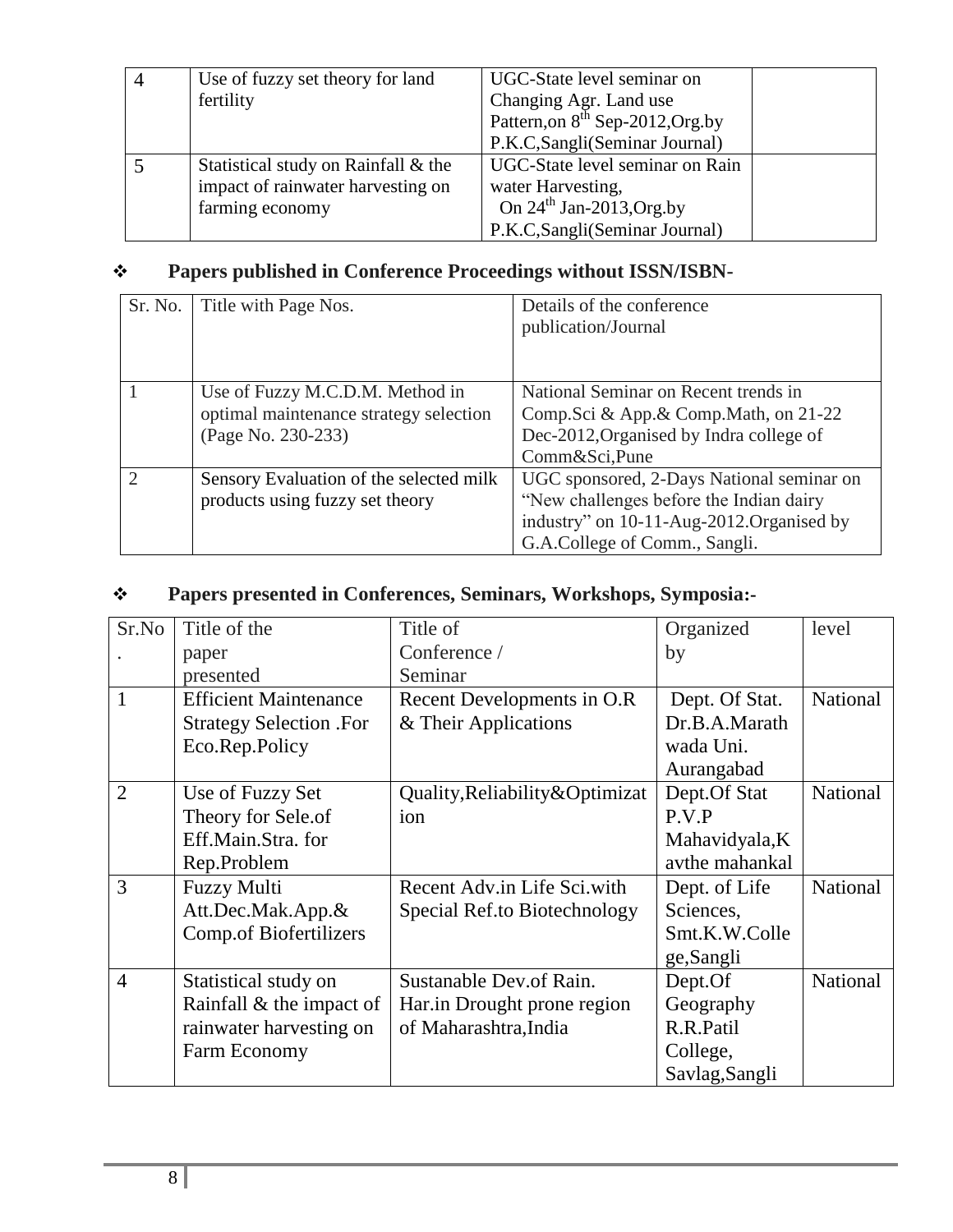| 5              | Measurement of<br>Pri.Bank.Sec:A Fuzzy<br>Approch                     | Recent Trends in Comm &<br>Magmt.                                                                                       | G.A.College of<br>Commerce,<br>Sangli               | National |
|----------------|-----------------------------------------------------------------------|-------------------------------------------------------------------------------------------------------------------------|-----------------------------------------------------|----------|
| 6              | Sensory Eva. Of the<br><b>Seclected milk Products</b>                 | New Challenges before the<br>India dairy Industry                                                                       | G.A.College of<br>Commerce,<br>Sangli               | National |
| $\overline{7}$ | Use of Fuzzy theory for<br><b>Land Fertility</b>                      | Changing Agriculture land<br>pattern in Maharashtra                                                                     | Dept.Of<br>Geography,<br>P.K.Mahavidya<br>la,Sangli | National |
| 8              | Use of fuzzy M.C.D.M<br>Met.in Opt.Main.<br><b>Strategy selection</b> | Recent trends in Comp. Sci &<br>App. & Comp. Math, on 21-22<br>Dec-2012, Organised by Indra<br>college of Comm&Sci,Pune | Indra College<br>of Commerce<br>and Science<br>Pune | National |

**Professional Associations-**

1. Member of Shivaji University Teachers Association (SUTA),

2. Member of Shivaji University Statistical Teachers Association (SUSTA)

\*\*\*\*\*\*\*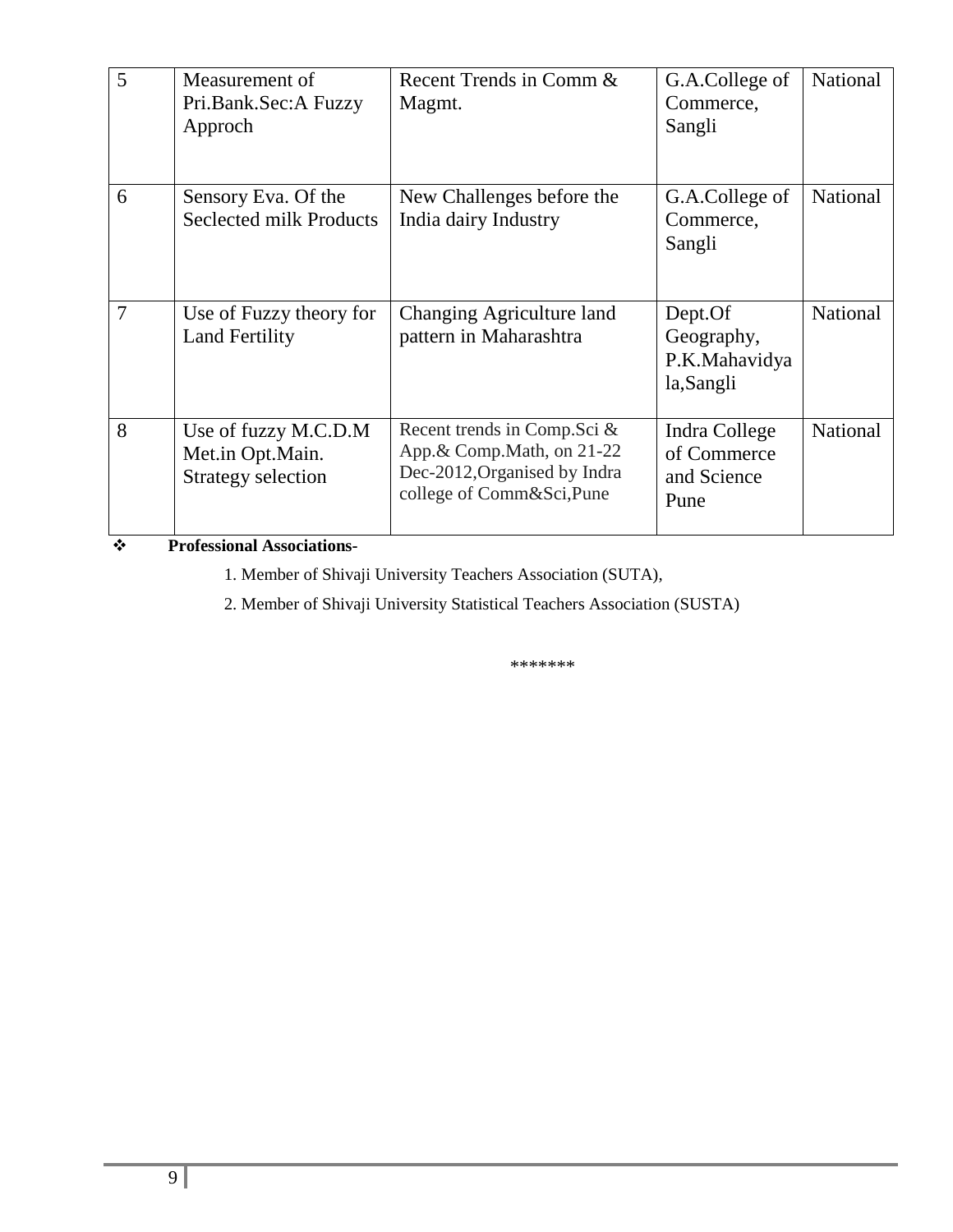# **Academic Performance 2013-14**

## **Dr.P.R.Chavan**

 *Department of Statistics, Smt. K. W. College, Sangli* 

### **Orientation / Refresher Course:-**

| Name of the Course/Summer School | Place            | Duration | Sponsoring<br>Agency |
|----------------------------------|------------------|----------|----------------------|
| <b>Orientation Program</b>       | Punjabi          | 10/07/13 | U.G.C.               |
|                                  | University,      | to       |                      |
|                                  | Patiala.(Punjab) | 6/08/13  |                      |

#### **Examination duties:-**

| Sr. No.                     | Type of Examination                           | Dates                          |
|-----------------------------|-----------------------------------------------|--------------------------------|
|                             | CAP Director $(B. Sc. II & III)$              | $(21/11/2013$ to $22/02/2013)$ |
| $\mathcal{D}_{\mathcal{L}}$ | CAP Director (B. Sc. II & III)                | $(29/03/2013)$ to $/05/2014$   |
| $\overline{2}$              | Practical Examiner for B.Sc.-II<br>(Internal) | 25 to 31-Mar-2014              |
| 3                           | Practical Examiner for B.Sc.-I                | 22 to 27-April-2014            |
| 4                           | Theory Examiner for B.Sc.-I                   | Mar/April-2014                 |
| 5                           | continuous assessment work as allotted        | 2013-14                        |
| 5                           | Practical Examiner for B.Sc.-I (Bio-Tech)     | 21-April-2014                  |

#### **Committee Member:-**

| Sr.<br>No. | <b>Short Description</b>                                                                                                                                                       |
|------------|--------------------------------------------------------------------------------------------------------------------------------------------------------------------------------|
|            | <b>Member of Organizing Committee</b> of "State level Seminar on Emerging trend in<br>chemistry through green approach Organized by Dept. of Chemistry. Smt. K.W.C.<br>Sangli. |

- 1. Member of Shivaji University Teachers Association (SUTA),
- 2. Member of Shivaji University Statistical Teachers Association (SUSTA)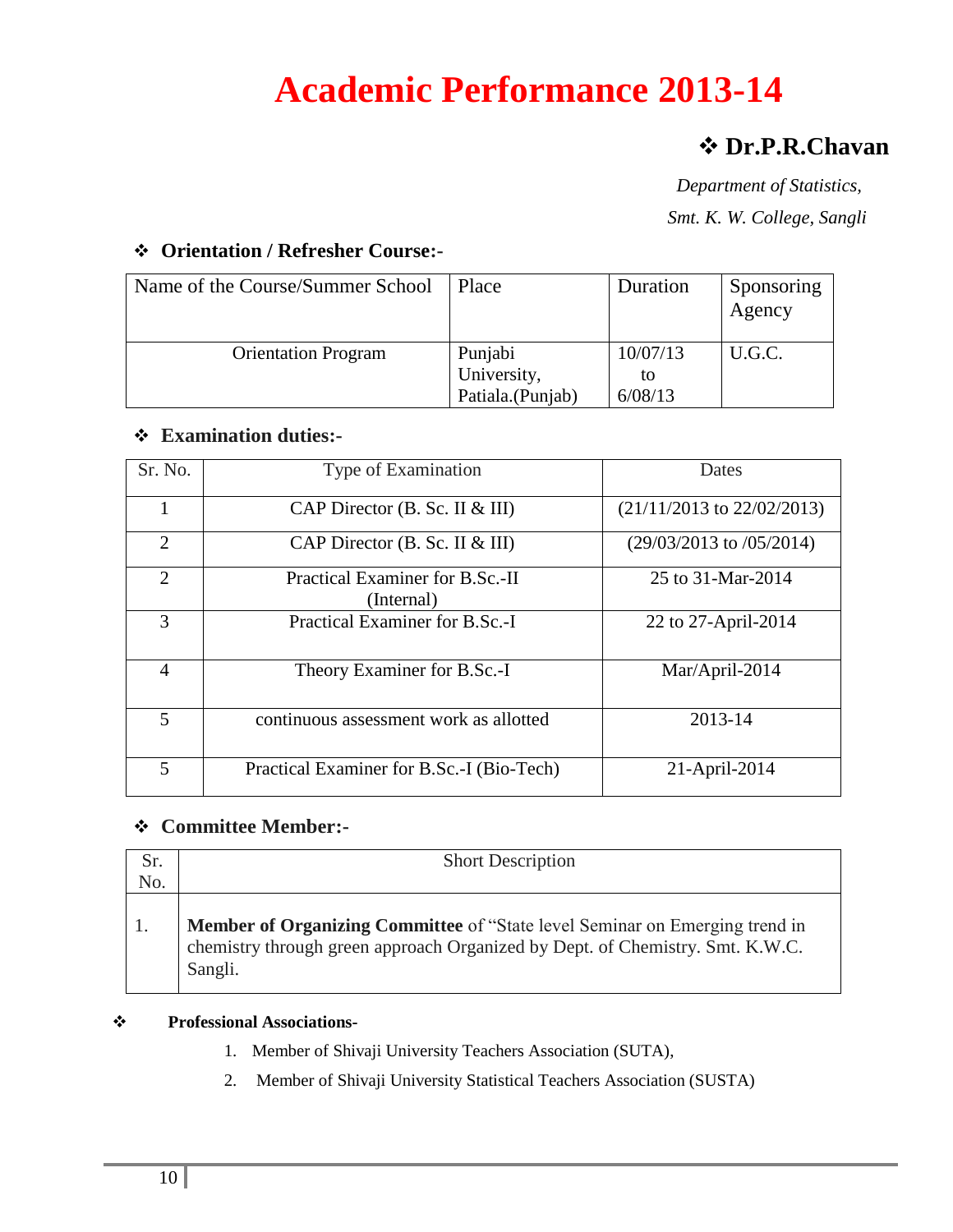#### **RESEARCH PUBLICATIONS:-**

| Sr. No. | Title with page Nos.         | Journal                    | <b>ISSN/ISBN</b><br>No. |  |  |  |  |
|---------|------------------------------|----------------------------|-------------------------|--|--|--|--|
|         |                              |                            |                         |  |  |  |  |
|         |                              |                            |                         |  |  |  |  |
|         | Decision Model               | Statistica and Mathematica |                         |  |  |  |  |
|         | A Fuzzy Economic Replacement | International Journal of   | 2277-2790               |  |  |  |  |

### **Papers published in Conference Proceedings without ISSN/ISBN-**

| Sr.No | Title with Page Nos.                                            | Details of the conference publication                                                         |
|-------|-----------------------------------------------------------------|-----------------------------------------------------------------------------------------------|
|       | Fuzzy replacement policy for<br>components in system, P-153-160 | National conference on fuzzy mathematics<br>& its applications, $5^{th}$ & $6^{th}$ Feb, 2014 |

### **Papers presented in Conferences, Seminars, Workshops, Symposia:-**

| Sr.            | Title of the                              | Title of                        | Organized         | level         |
|----------------|-------------------------------------------|---------------------------------|-------------------|---------------|
| No.            | paper                                     | Conference /                    | by                |               |
|                | presented                                 | Seminar                         |                   |               |
| $\mathbf{1}$   | Study on production, Productivity &       | <b>Indian Retail Marketing:</b> | G.A.College of    | National      |
|                | prize variability of cash crops in        | Issuses and challenges          | Commerce,         |               |
|                | sangli district a case study              |                                 | Sangli            |               |
| $\overline{2}$ | Study on production, Productivity &       | Challenges before the           | G.A.College of    | National      |
|                | marketing of fruits and vegetables in     | marketing of fruits and         | Commerce,         |               |
|                | sangli district of Maharashtra            | vegetables                      | Sangli            |               |
|                | (INDIA)                                   |                                 |                   |               |
| 3              | Informative maintenance strategy          | Recent advances in              | Dept. of Stat Dr. | International |
|                | selection using SAW and MEW               | statistics and their            | B. A .M. Uni.     |               |
|                | under Fuzzy environment                   | applications                    | Aurangabad        |               |
| $\overline{4}$ | Werehouse selection by using fuzzy        | Emerging areas of               | Chintamani        | International |
|                | <b>TOPSIS</b> theory                      | research in commerce and        | College, Sangli   |               |
|                |                                           | industry                        |                   |               |
| 5              | Testing of Hypothesis an overview         | Research methodology            | Chintamani        | International |
|                |                                           | for emerging area in            | College, Sangli   |               |
|                |                                           | social sciences                 |                   |               |
|                |                                           |                                 |                   |               |
|                |                                           |                                 |                   |               |
|                |                                           |                                 |                   |               |
| 6              | Fuzzy replacement policy for              | Fuzzy mathematics and           | S.G.M. college,   | National      |
|                | component in a system                     | its applications                | Karad             |               |
|                |                                           |                                 |                   |               |
| $\overline{7}$ | Statistical study of effect of fertilizer | Emerging areas in               | Dept. Of          | National      |
|                | in Green house plan                       | chemistry through green         | Chemistry,        |               |
|                |                                           | approach                        | K.W.C, Sangli     |               |
|                |                                           |                                 |                   |               |
|                |                                           |                                 |                   |               |
|                |                                           |                                 |                   |               |

- 1. Member of Shivaji University Teachers Association (SUTA),
- 2. Member of Shivaji University Statistical Teachers Association (SUSTA)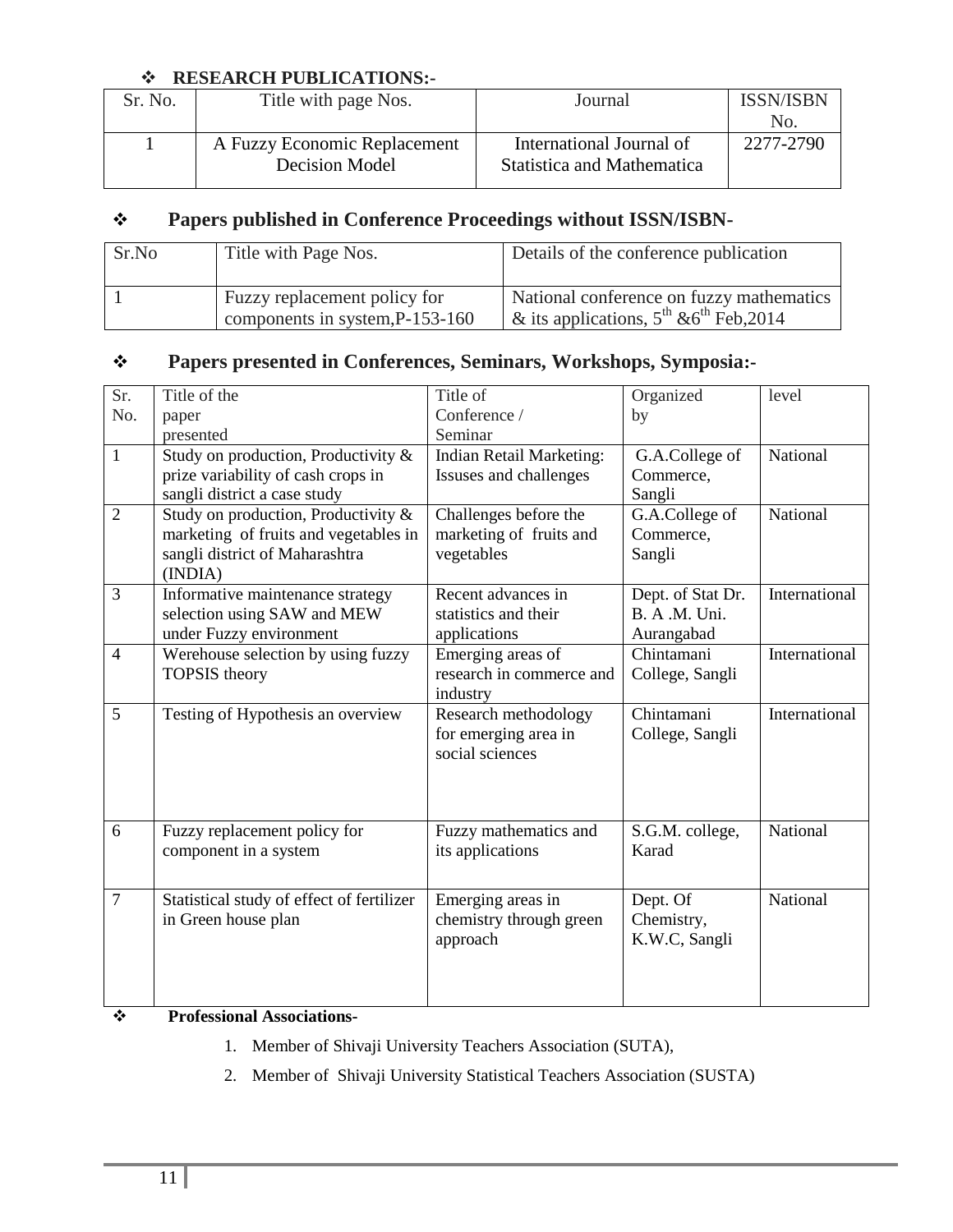# **Academic Performance 2014-15**

# **Dr.P.R.Chavan**

 *Department of Statistics, Smt. K. W. College, Sangli*

| ∙÷ | <b>Examination duties-</b> |             |
|----|----------------------------|-------------|
|    | Sr. No.                    | Type of Exa |

| Sr. No.                     | <b>Type of Examination Duties</b>                      | Dates              |
|-----------------------------|--------------------------------------------------------|--------------------|
|                             | Worked as an University practical examiner for B. Sc.  | 19/04/2015 to      |
|                             | II at Dr. P.K. Mahavidyala, Sangli                     | 21/04/2015         |
| $\mathcal{D}_{\mathcal{A}}$ | Worked as a University practical examiner for B. Sc. I | $07/03/2015$ to    |
|                             | at Smt. K.W.C. Sangli                                  | 17/03/2015         |
| $\mathcal{D}_{\mathcal{L}}$ | Worked as an University practical examiner for B.C.S-  | 07 to 10-Mar-2015  |
|                             | I at Smt. K.W.C. Sangli                                |                    |
| $\overline{4}$              | Theory Examiner for B.Sc.-I                            | Mar/April-2014     |
|                             |                                                        |                    |
| 5                           | continuous assessment work (Shivaji University) as     | 15 to 30/12/14     |
|                             | allotted for B.Sc.-II                                  |                    |
| 6                           | Worked as an Junior Supervisor for Uni. Exam           | 29to31/10/14       |
|                             | Oct/Nov &Mar/April                                     | $05$ to $22/11/14$ |

#### **Ongoing Research Project:-**

| Sr. | Title                                                    | Agency | Period  | Grant    |
|-----|----------------------------------------------------------|--------|---------|----------|
| No. |                                                          |        |         | /Amount  |
|     | A study on estimation of price variability and risk      | U.G.C  | 2 years | 2,30,000 |
|     | management in agriculture sector for social and          |        |         | (Lakhs)  |
|     | financial security of farmers in drought prone region of |        |         |          |
|     | western Maharashtra                                      |        |         |          |

### **Full Papers published in Conference Proceedings:-**

| Sr. No. | Title of the paper                                                                   | Details of the conference                                                    |
|---------|--------------------------------------------------------------------------------------|------------------------------------------------------------------------------|
|         | A study on production and productivity of<br>important crops in Aurangabad Districts | One day National seminar on Food<br>security in India: Issues and challenges |

### **Papers presented in Conferences, Seminars, Workshops, Symposia:-**

| Sr.           | Title of the paper presented    | Title of Conference /        | Organized By   | Level    |
|---------------|---------------------------------|------------------------------|----------------|----------|
| No.           |                                 | Seminar                      |                |          |
|               | Study of price variability in   | Impact of agro based         | G.A.College of | National |
|               | turmeric commodity: A Case      | industries on rural          | Commerce,      |          |
|               | study                           | economy                      | Sangli         |          |
| $\mathcal{D}$ | A study on production and       | Food security in India:      | G.A.College of | National |
|               | productivity of important crops | <b>Issues and Challenges</b> | Commerce,      |          |
|               | in Aurangabad districts (ISBN-  |                              | Sangli         |          |
|               | 9789381549766)                  |                              |                |          |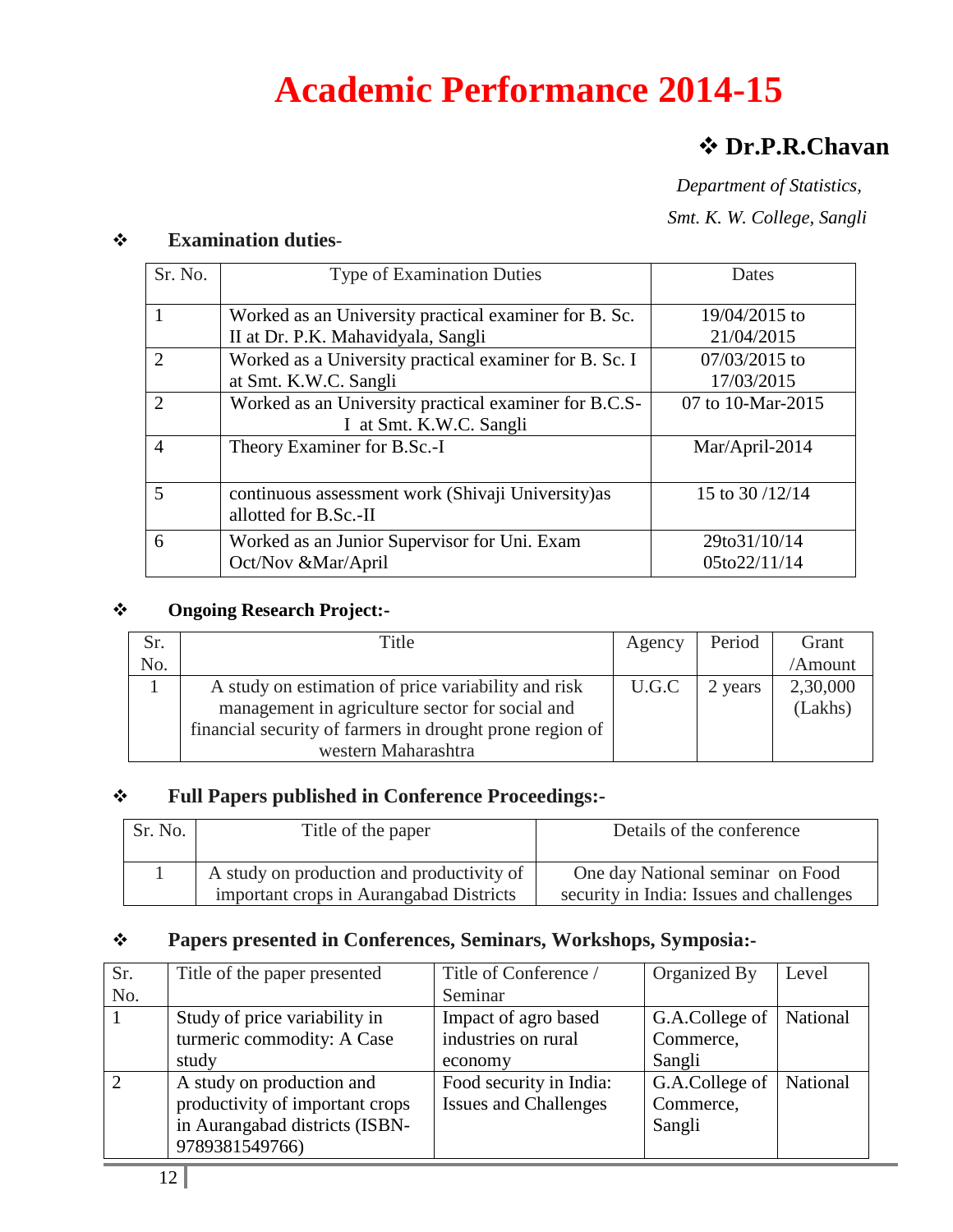# **Academic Performance 2015-16**

## **Dr.P.R.Chavan**

*Department of Statistics, Smt. K. W. College, Sangli*

#### **Refresher Course** –

| Name of the Course      | Place              | Duration         | Sponsoring         |
|-------------------------|--------------------|------------------|--------------------|
|                         |                    |                  | Agency             |
| <b>Refresher Course</b> | <b>RASHTRASANT</b> | $02 - 12 - 2015$ | UGC-HUMAN          |
|                         | TUKADOJI MAHARAJ   | Tο               | <b>RESOURCE</b>    |
|                         | NAGPUR UNIVERSITY, | 22-12-2015       | <b>DEVELOPMENT</b> |
|                         | <b>NAGPUR</b>      |                  | <b>CENTRE</b>      |

#### **Examination duties**-

| Sr. No.        | <b>Type of Examination Duties</b>                                        | Dates              |
|----------------|--------------------------------------------------------------------------|--------------------|
|                | Worked as an University practical examiner for B. Sc. II at Arts,        | $04/04/2016$ to    |
|                | Science and Commerce college, Palus.                                     | 6/04/2016          |
| $\overline{2}$ | Worked as an University practical examiner for B. Sc. II at Arts,        | $08/04/2016$ to    |
|                | Science and Commerce college, Ramanandnagar (BURLI).                     | 10/04/2016         |
| 3              | Worked as an University practical examiner for B. Sc. I at Smt.K.W.C.    | $01/03/2016$ to    |
|                | Sangli                                                                   | 06/03/2016         |
| $\overline{4}$ | Worked as an University practical examiner for B.C.S-I at Smt.K.W.C.     | 17 to 22-Mar-      |
|                | Sangli                                                                   | 2016               |
| 5              | Worked as an University practical examiner for B.Sc-I (Biotechnology)    | 06/03/2016         |
|                | at Smt.K.W.C. Sangli                                                     |                    |
| 6              | Theory Examiner for B.Sc.-I                                              | $Oct/Nov$ and      |
|                |                                                                          | Mar/April-2016     |
| $\overline{7}$ | continuous assessment work (Shivaji University) as allotted for B.Sc.-II | 15 to 30/12/14     |
|                |                                                                          |                    |
| 8              | Worked as an Junior Supervisor for Uni.Exam Oct/Nov&Mar/Apr              | 16 TO21/04/16      |
|                |                                                                          | $05$ to $22/11/16$ |

#### **subject related event –**

#### **Project guide for B.Sc.-II Students-2015-16, Project title-**

*Primary School Survey for comparative Study of Stream and There Trend in Sangli District***.**

- 1. Member of Shivaji University Teachers Association (SUTA),
- 2. Member of Shivaji University Statistical Teachers Association (SUSTA)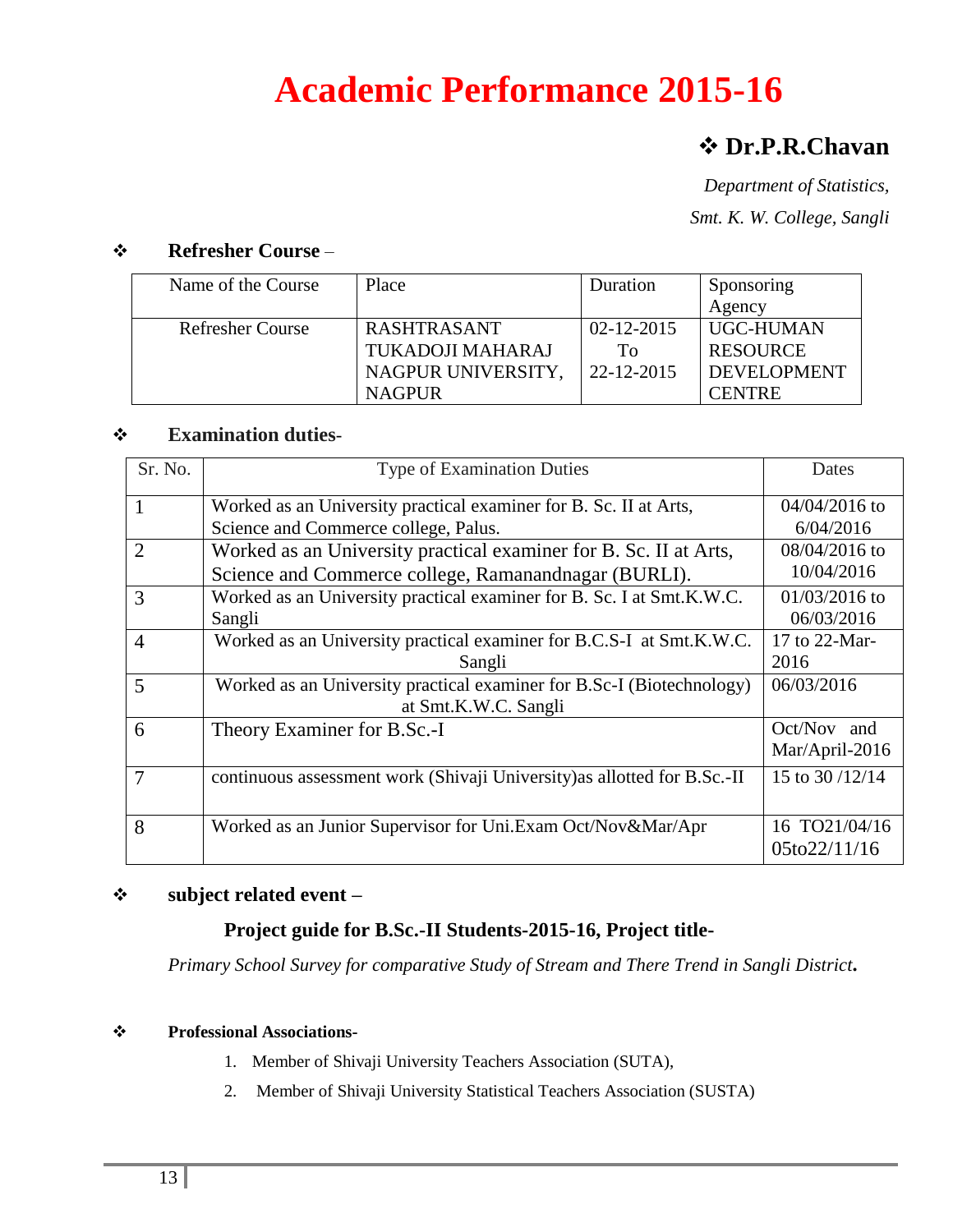#### **RESEARCH, PUBLICATIONS AND ACADEMIC CONTRIBUTIONS-**

### **Papers published in Conference Proceedings, with- ISSN / ISBN No.-**

| Sr. | Title with                              | Details of the conference               |
|-----|-----------------------------------------|-----------------------------------------|
| No. | Page Nos.                               | publication/Journal                     |
|     |                                         |                                         |
|     | Use of fuzzy multiple criteria decision | National seminar on Recent developments |
|     | making for selection of efficient       | in applied statistics                   |
|     | maintenance strategy                    | $(ISSN-2231-5063)$                      |
|     | Page No.-120-128                        |                                         |
| 2.  | Use of Fuzzy DEA mentod for selection   | State level seminar on Recent trends in |
|     | of efficient maintaince strategy        | <b>Industrial Statistics</b>            |
|     |                                         | $(ISSN-978-81-927095-1-2)$              |

## **Research Project-**

### **Ongoing Research Project-**

| Sr. | Title                                               | Agency | Period  | Grant     |
|-----|-----------------------------------------------------|--------|---------|-----------|
| No. |                                                     |        |         | Mobilized |
|     |                                                     |        |         | (Rs.Lakh) |
|     | A study on estimation of price variability and risk | U.G.C  | 2 years | 2,30,000  |
|     | management in agriculture sector for social and     |        |         |           |
|     | financial security of farmers in drought prone      |        |         |           |
|     | region of western Maharashtra                       |        |         |           |

#### **Papers presented in Conferences, Seminars, Workshops, Symposia**

| Sr.            | Title of the                       | Title of                            | Organized             |
|----------------|------------------------------------|-------------------------------------|-----------------------|
| N <sub>o</sub> | paper                              | Conference /                        | By                    |
|                | presented                          | Seminar                             |                       |
| $\mathbf{1}$   | Use of fuzzy multiple criteria     | Recent Developments in applied      | Dept of statistics    |
|                | decision making for selection      | statistics                          | Balvant college, Vita |
|                | of efficient maintenance           |                                     |                       |
|                | strategy                           |                                     |                       |
| 2              | <b>Statistical Applications in</b> | Role of research in improvement of  | Miraj                 |
|                | Research: An Overview              | quality of teaching and learning in | Mahavidyala, Miraj    |
|                |                                    | higher education.                   |                       |
| 3.             | Use of fuzzy DEA method for        | Recent Trends in applied statistics | Arts, Sci and         |
|                | selection of efficient             |                                     | Commerce college,     |
|                | maintenance Strategy               |                                     | Ramanandnagar         |
|                |                                    |                                     | (BURLI)               |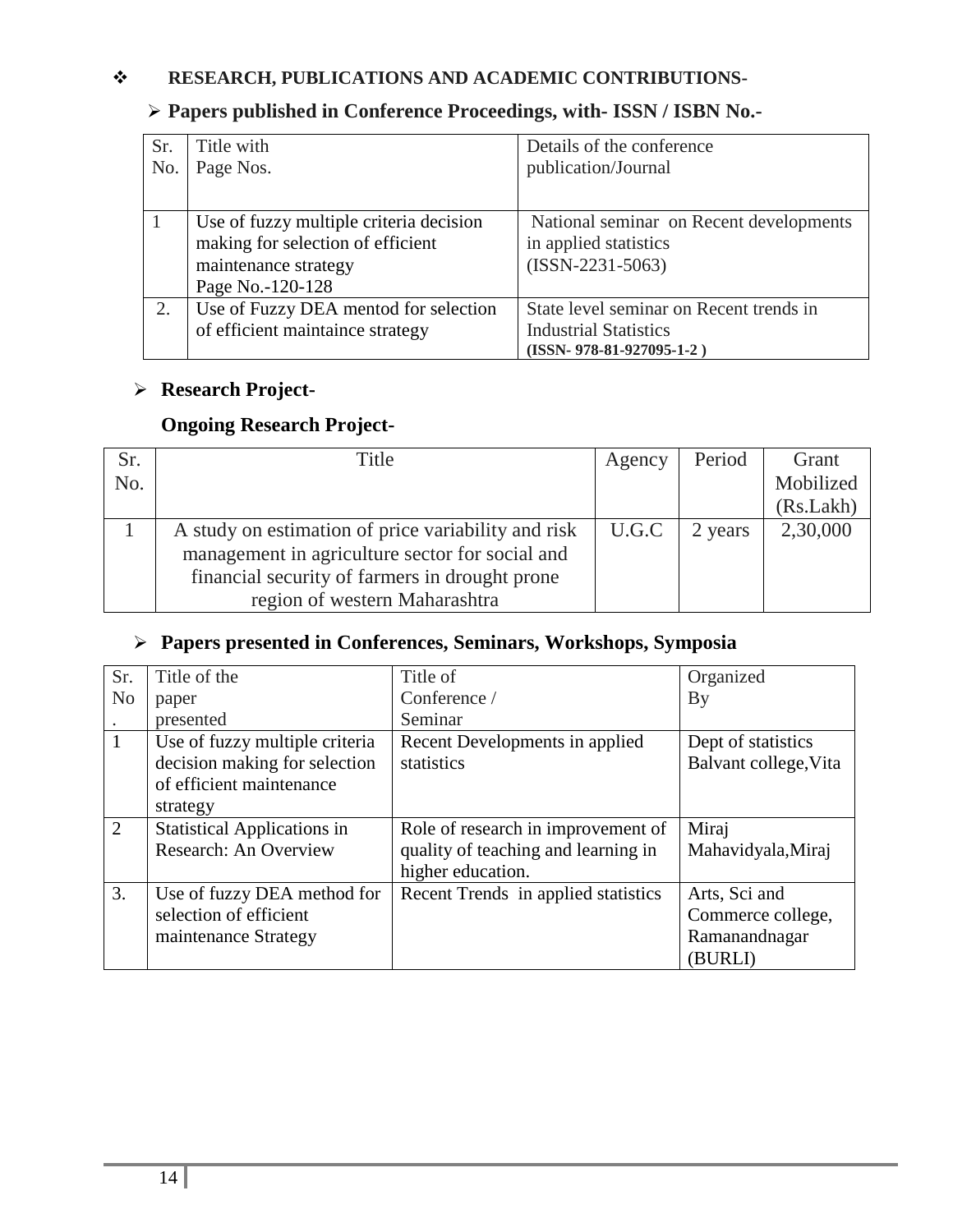# **Academic Performance 2016-17**

## **- Dr.P.R.Chavan**

*Department of Statistics, Smt. K. W. College, Sangli*

#### **Committee member**-

Worked as a committee member in *International School on Space Science* Organized by Smt. Kasturbai Walchand College, Sangli dated 07/Nov/2017 to 17/Nov/2017 funded by ISRO.

#### **Examination duties**-

| Sr. No.        | <b>Type of Examination Duties</b>                                        | Dates          |
|----------------|--------------------------------------------------------------------------|----------------|
| 1              | Worked as an University practical examiner for B. Sc. III at Balvant     | 03/03/2017 to  |
|                | college, Vita.                                                           | 07/03/2017     |
| $\overline{2}$ | Worked as an University practical examiner for B. Sc. III at             | 27/02/2017 to  |
|                | Smt.Kasurbai Walchand college, Sangli.                                   | 03/03/2017     |
| $\overline{3}$ | Worked as an University practical examiner for B. Sc. II at Willingdon   | 03/04/2017 to  |
|                | college, Sangli.                                                         | 07/04/2017     |
| $\overline{4}$ | Worked as an University practical examiner for B. Sc. II at              | 09/04/2017 to  |
|                | Krantisinh Nana Patil College, Walwa                                     | 11/04/2017     |
| 5              | Worked as an University practical examiner for B. Sc. I at Smt.K.W.C.    | 13/03/2017 to  |
|                | Sangli                                                                   | 19/03/2016     |
| 6              | Worked as an University practical examiner for B.C.S-I at Smt.K.W.C.     | 23to 25-Mar-   |
|                | Sangli                                                                   | 2017           |
| $\overline{7}$ | Worked as an University practical examiner for B.Sc-I (Biotechnology)    | 01/04/2017 to  |
|                | at Smt.K.W.C. Sangli                                                     | 02/04/2017     |
| 8              | Theory Examiner for B.Sc.-I                                              | Oct/Nov and    |
|                |                                                                          | Mar/April-2017 |
| 9              | continuous assessment work (Shivaji University) as allotted for B.Sc.-II | Oct/Nov and    |
|                |                                                                          | Mar/April-2017 |
| 10             | Worked as an Junior Supervisor for Uni.Exam Oct/Nov&Mar/Apr              | Oct/Nov and    |
|                |                                                                          | Mar/April-2017 |

#### **subject related event –**

**1. Project guide for B.Sc.-II Students-2016-17,** 

**Project title-** *Study of grape cultivation*

**2. Statistics quiz competition coaching for B.Sc.-I, II and III Students-2016-17**

Miss. Chavan Shailaja secured 3<sup>rd</sup> prize in oral quiz competition conducted by SUSTA at Wai College, Wai (Satara)